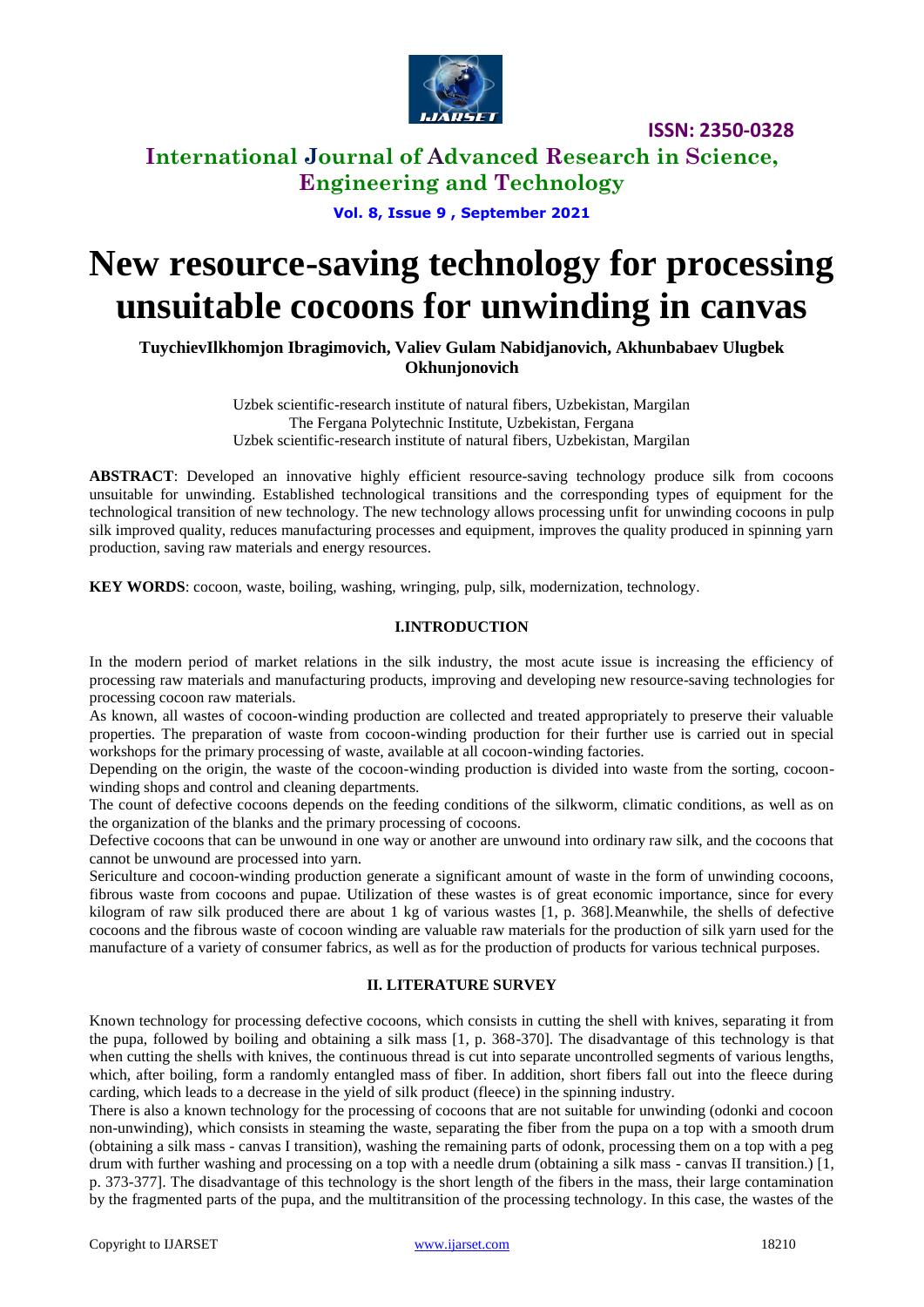

## **International Journal of Advanced Research in Science, Engineering and Technology**

#### **Vol. 8, Issue 9 , September 2021**

cocoon-winding production are steamed with live steam ([1], p. 373), where the sericin of the cocoon shell swells and softens. Further, on a top with a smooth drum, the fiber is separated from the shell and a silk mass of the I-transition canvas is obtained (Fig. 1a, a fragment of the canvas).

Much work in the study of the problems of waste-free technology for processing natural silk was carried out by Professor Kh.A.Alimova [2, 3]. In works [4, 5], the issues of processing of unsuitable for unwinding cocoons on loosening tops are considered. Problems of obtaining cocoon raw materials and some issues of processing natural silk threads are highlighted in the work [6].

In the world of textile science, research is being carried out to improve the processes of production of textile threads and yarns, processing of natural silk and textile waste. In the work of Nogueira G.M., Rodas A.C., Leite C.A., Giles C., Higa O.Z., Polakiewicz B., Beppu M.M. investigated the production and characterization of dense membranes from silk fibroin using silk fibrous waste. [7]. In the work of Wang, Shi. investigated the problems of processing silk textile waste [8].

#### **III. METHODOLOGY**

In the existing technology [1, p. 373-377], on a smooth drum, it is not possible to separate all the fiber from the odonk, some of it remains on the pupae. To separate this fiber, a top with a peg drum is used. At the same time, the remnants of odonts that did not unwind during processing with a smooth top are washed, squeezed out in a centrifuge and processed on a top with a peg drum.

The canvases obtained by tops with a peg drum contain a significant amount of the pupa and its fragmented parts. When the pegs of a fast-rotating peg drum collide with odons, due to the high content of sericin and the high adhesion force of the cocoon threads with the shell due to the integrity of the shell, the shell and the cocoon thread break into uncontrolled segments of various lengths, which lead to a shortening of the fiber length in the product and deterioration of its quality. In addition, fibrous residues of odonets and short fibers fall out into waste, which leads to incomplete separation of fiber from the odon and a decrease in the yield of the product - silk mass.

For further loosening of the fiber, cleaning it from the pupa and forming the canvases, a top with a needle drum is used. To do this, the canvases removed from the peg drum are washed twice, wrung out, dried, processed on a top with a needle drum, and a canvas of the II transition is obtained (Fig. 1b), which is characterized by a high degree of contamination with small crushed parts of the pupa and a slight parallelism of fibers.

The purpose of creating a new technology is the development of such a new technical solution that would make it possible to completely separate the fiber from the cocoons and their parts that cannot be unwound and obtain a silk mass of improved quality, in which the fibers would have a higher length.

#### **IV. EXPERIMENTAL RESULTS**

A new technology has been developed for the processing of cocoons that are not suitable for unwinding (odonki, cocoon non-unwinding, leaky, twinned, ugly, carapace cocoons, hardened and others) into canvases (Fig. 1c), in which they are sequentially boiled, washed, squeezed out, dried, and separated from the fiber from the pupa, by exposure to a small floating needle set, and cleaning it on a cleaning agent (Fig. 2).

The boiling process is carried out in a conventional digester. For example, in a container with gas heating, where water is poured, cocoons are loaded, heat is supplied and boiling is performed. Boiling is carried out at a temperature of 95- 100 ° C for 1.5-2 hours.

Boiling is carried out until the degree of digestion of sericin and destruction of the cocoon shell into a pulp, at which the bond strength of the shell structure elements (loops and bags) is reduced to a minimum. Then some object, for example, an ordinary stick or rod, produces a mechanical effect on the cocoons, for example, by stirring, which leads to the complete destruction of the shell structure, breaking the bonds between the structural elements (between loops and packages) and disintegration of the cocoon shell into a fibrous mass.elements (loops and bags) is reduced to a minimum. Then some object, for example, an ordinary stick or rod, produces a mechanical effect on the cocoons, for example, by stirring, which leads to the complete destruction of the shell structure, breaking the bonds between the structural elements (between loops and packages) and disintegration of the cocoon shell into a fibrous mass.

Further, after boiling, washing is performed, squeezing, for example, in a centrifuge, drying, in drying devices or convectively, and separation of the fiber from the pupa by exposure to a small floating needle set, on modernized spinning tops with a needle set [9, 10].

Exceeding the above upper limits of the temperature regime leads to intensive dissolution of the fatty substances of the pupa, and exceeding the boiling time also leads to a decrease in labor productivity, and a decrease in their lower limits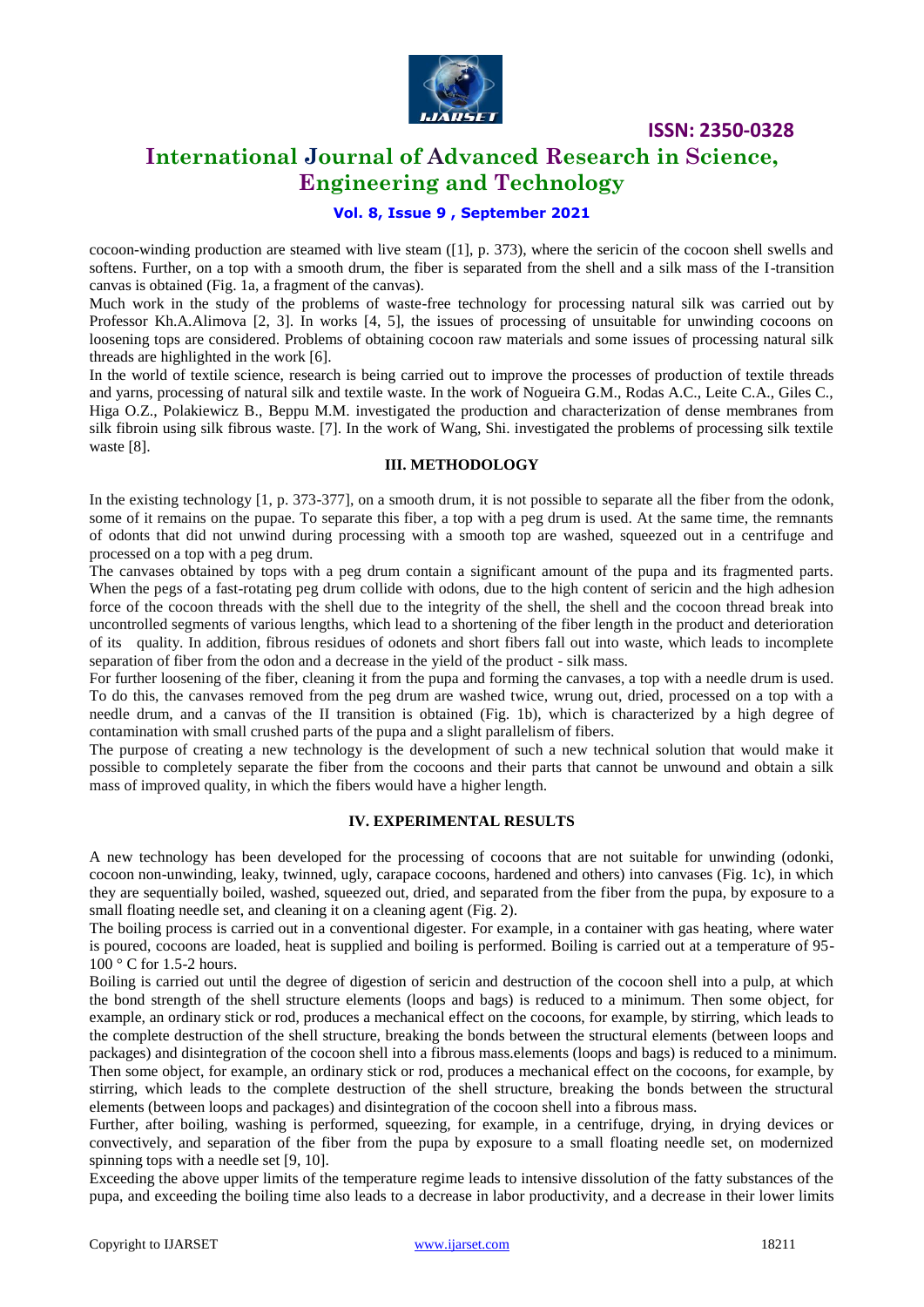

## **ISSN: 2350-0328 International Journal of Advanced Research in Science, Engineering and Technology**

#### **Vol. 8, Issue 9 , September 2021**

leads to a weakening of the boiling effect and insufficient digestion of the sericin of the cocoon shell, which ultimately makes the process fiber separation ineffective.

The exclusion in the new technology of the process of processing of cocoons on a top with a peg drum makes it possible to exclude the above-described undesirable consequences of this process, i.e. eliminate the rupture of the shell and cocoon thread into uncontrolled segments of various lengths, which lead to a shortening of the fiber length in the product and deterioration of its quality.



Figure. 1.a - canvas (fragment) of the 1st transition, b - canvas of the 2nd transition obtained using a known technology, c - the canvas obtained by the new technology



Figure. 2. New technology for processing cocoons unsuitable for unwinding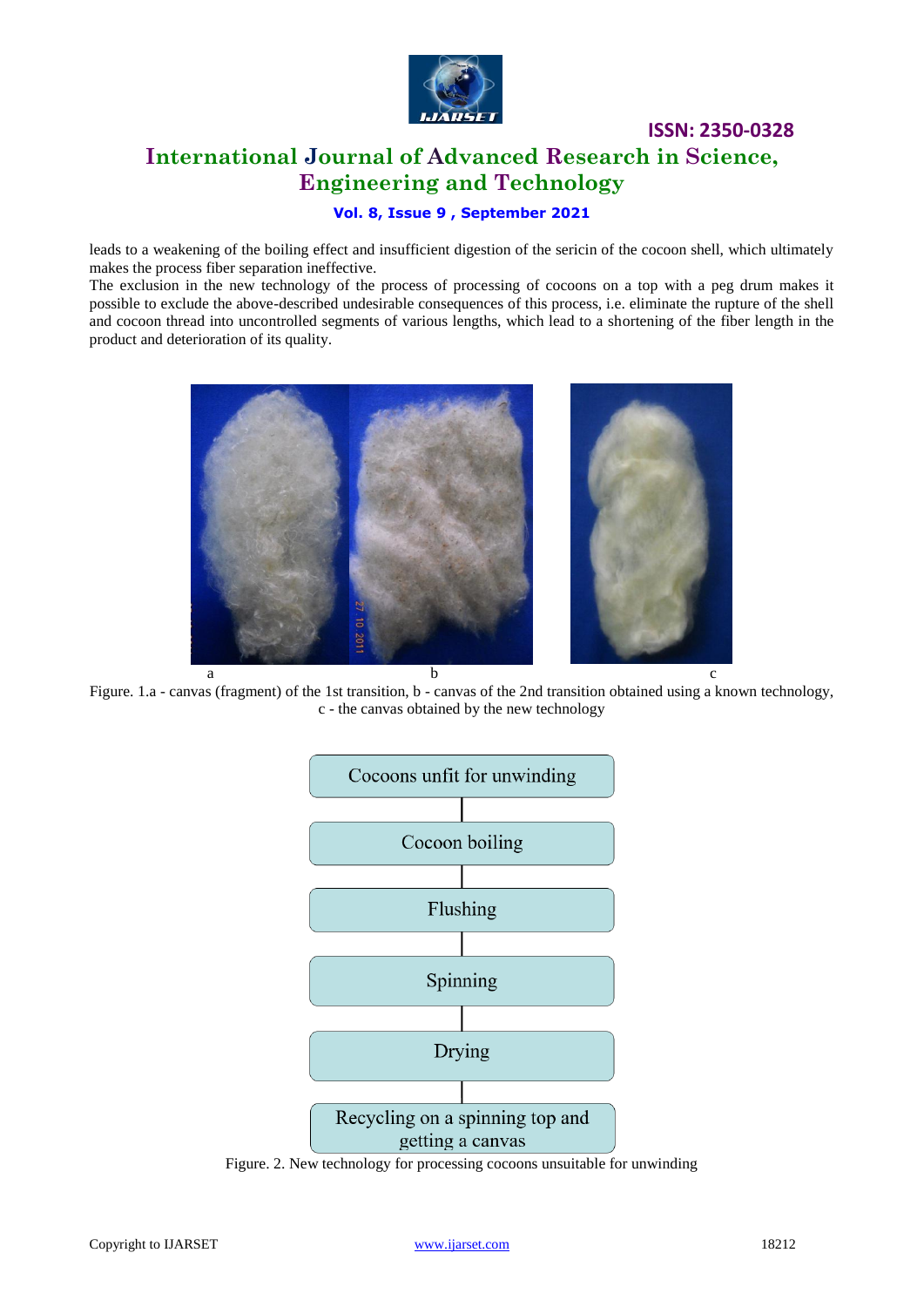

## **International Journal of Advanced Research in Science, Engineering and Technology**

#### **Vol. 8, Issue 9 , September 2021**

In addition, the elimination of this process makes it possible to exclude the release of fibrous residues of the shells of cocoons and short fibers into waste, to preserve them in the further processing process and thereby prevent incomplete separation of fiber from the cocoons and a decrease in the yield of the product.

The introduction into the new technology of the process of boiling cocoons in the indicated temperature-time regimes under mechanical action on the cocoons leads to the digestion of sericin, a decrease in the strength and breaking of bonds between the structural elements (between loops and packages) of the cocoon shell and the complete destruction of the cocoon shell into a fibrous mass. However, at the same time, the dissolved sericin is still preserved between the fibers.

Further, by carrying out the processes of washing and squeezing, the dissolved sericin is removed, and subsequently, by carrying out the drying process, the most favorable form of the pulp is achieved, which provides the most favorable conditions for the further process of separating the fiber from the pupa on a top with a needle drum, in which, due to the insignificant force adhesion of cocoon filaments due to the destruction of the cocoon shell to the fibrous mass and removal of sericin, the fiber is easily and completely separated from the pupa.

The elimination of the above-described destructive effect of the processing process on a top with a peg drum and thereby ensuring the safety and integrity of the fibers, as well as ensuring the creation of favorable conditions for the separation of the fiber from the pupa, provide, in turn, the complete separation of the fiber from the cocoons that are not suitable for unwinding and an increase in the length of the fiber in the product, thereby achieving an increase in the yield of a product and an improvement in its quality. At the same time, the canvas obtained using the new technology is characterized by high quality, the absence of clogging by small crushed parts of the pupa, a high degree of cleaning and parallelism of the fibers (Fig. 1c).

The use of the proposed new technology for processing cocoons unsuitable for unwinding allows:

1) process unwindable cocoons into improved fiber mass by increasing the fiber length in the product instead of:

a) a chaotically entangled mass of separate uncontrolled segments of various lengths of fibers obtained from rejected (spun) cocoons;

b) a tangled mass of fibers, clogged with fragmented parts of the pupa, in the canvases of I and II transitions, obtained during the processing of odonts and cocoon unwrapping;

2) to improve the quality of the yarn produced in the spinning industry by using the fiber mass of silk of improved quality;

3) to achieve savings in raw materials in the production of yarn as a result of reducing the proportion of short fibers and their waste;

4) to achieve an increase in the yield of a marketable pupa due to a decrease in losses as a result of its fragmentation during the processing of cocoons;

5) to simplify the processing technology of cocoons unsuitable for unwinding and to reduce technological processes:

a) when processing defective (spinning) cocoons - cutting the shell;

b) when processing odonds and cocoon unwinding - obtaining a canvas of the I transition on a top with a smooth drum, washing the canvases, wringing and drying, washing the remaining parts of odons, spinning, processing on a top with a peg drum, washing in a bath;

6) to simplify the design of the device for processing cocoons unsuitable for unwinding and to exclude the following means and equipment from the use:

a) when processing defective (spinning) cocoons - cocoon-cutting machines and units;

b) when processing odons and cocoon waste - steaming equipment, a top with a smooth drum, means for washing, wringing out and drying canvases, means for washing and wringing out the remaining parts of odons, a top with a peg drum.

Patent of the Republic of Uzbekistan № IAP 04621 " Method for processing of unsuitable for unwinding cocoons " was obtained for an innovative highly efficient resource-saving technology for producing silk from cocoons unsuitable for unwinding [11].

#### **VI.CONCLUSION AND FUTURE WORK**

1. A new highly efficient resource-saving technology for processing unusable cocoons for unwinding into canvases has been developed, technological transitions and corresponding types of equipment for technological transitions have been determined.

2. The new technology makes it possible to process cocoons that are not suitable for unwinding into a fibrous mass of silk of improved quality, to reduce technological processes and equipment, to improve the quality of yarn produced in the spinning industry, to save raw materials and energy resources.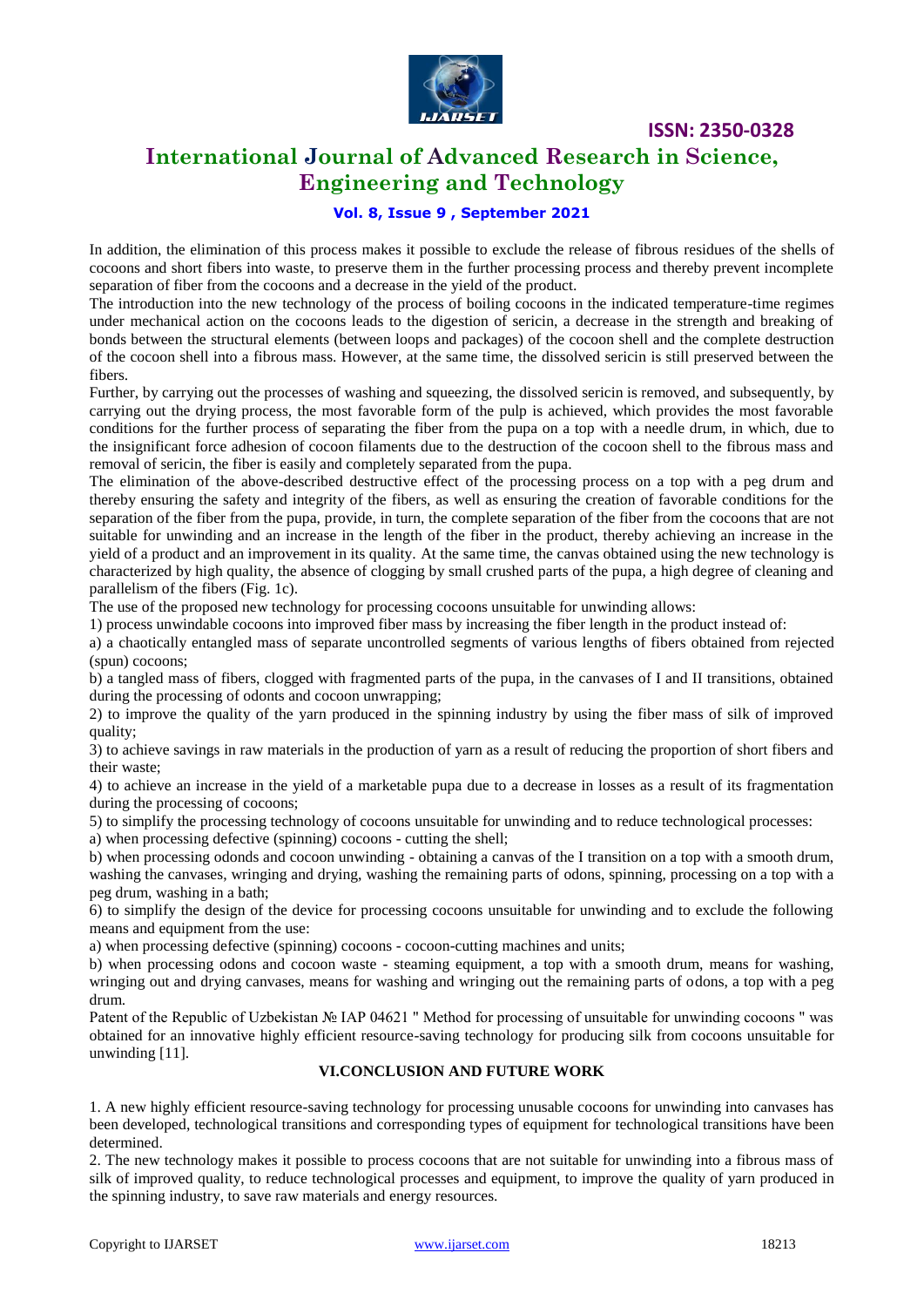

## **International Journal of Advanced Research in Science, Engineering and Technology**

#### **Vol. 8, Issue 9 , September 2021**

3. Patent of the Republic of Uzbekistan № IAP 04621 "Method for processing of unsuitable for unwinding cocoons" was obtained for an innovative highly efficient resource-saving technology for producing silk from unusable cocoons for unwinding.

#### **REFERENCES**

[1]Rubinov E. B. Technology of silk (cocooning). - M .: Light and food industry, 1981. - 392 p.

[2]Alimova, Kh. A. Waste-free technology for processing silk [Text]: monograph / Kh. A. Alimova. - Tashkent: Fan, 1994 - 310 p.

[3]Alimova, Kh. A. On the problems of the rational use of waste from the processing of cocoon raw materials [Text] / Kh. A. Alimova // Silk. -1992. - No. 6. - P. 18-19.

[4]Tuychiev I. I., Akhunbabaev U. O., Valiev G. N. On the issue of improving the technology of processing cocoons unsuitable for unwinding. technical conference (Ivanovo, May 25-28, 2010). - Ivanovo: Ivanovo State Textile Academy, 2010 .-- 294 p, p. 13-14.

[5]Tuychiev II, Valiev GN Modernization of the top design for processing unsuitable cocoons into canvases // Modern technologies and equipment of the textile industry (Textile-2012): abstracts of reports. International Scientific and Technical Conference (Moscow, November 13-14, 2012). Part 1. – M .: FGBOU VPO "MSTU im. AN Kosygin ", 2012 - 140 p., P. 22-23.

[6]Ahunbabaev O.A., Valiev G.N., Homidiy H.S. Actual problems of the development sericulture and production fabric from natural silk // International Conference "Sericulture Challenges in the 21st Century" (Serichal 2007) (Vratza, 18-21 September 2007). - Proceedings. Vratza, Bulgaria. 2007. -p. 387-393.

[7] Nogueira, G.M. Preparation and characterization of ethanol-treated silk fibroin dense membranes for biomaterials application using waste silk fibers as raw material [Text] / G.M. Nogueira, A.C. Rodas, C.A. Leite, C. Giles, O.Z. Higa, B. Polakiewicz, M.M. Beppu // Bioresour Technol. -2010. - No. 3. - P. 160-164.

[8] Wang, Shi. Advances in energy science and equipment engineering [Text] / Shi. Wang // International Conference on Energy Equipment Science and Engineering (ICEESE), May 30-31, 2015 .-- Guangzhou, Peoples r china, P. 875-879.

[9]Tuychiev II, Valiev GN, Akhunbabaev U. O., Ergashev Yu. E. A device for processing unsuitable cocoons into canvases / Patent UZ No. FAP 00590 // Rasmiyakhborotnoma. - 2010. - No. 12.

[10]Tuychiev II, Valiev GN, Akhunbabaev UO Improvement of the process of loosening of silk fiber. // Physics of fibrous materials: structure, properties, science-intensive technologies and materials (SMARTEX-2017): collection of materials of the XX International Scientific and Practical Forum (Ivanovo, May 22-26, 2017). - Ivanovo: Ivanovo State Polytechnic University, 2017 .-- 420 p., P. 362-366.

[11]Tuychiev I. I., Akhunbabaev U. O., Valiev G. N. Method for processing cocoons unsuitable for unwinding // Patent of the Republic of Uzbekistan No. IAP 04621. 2012. Byul. No. 12.

#### **AUTHOR'S BIOGRAPHY**



**Tuychiev Ilkhomjon Ibragimovich**. Head of the Laboratory "Spinning Textile Fibers" of the Uzbek Scientific Research Institute of Natural Fibers.

Published 101 scientific papers, has 7 patents for inventions and useful models.

The areas of scientific interests of TuychievIlkhomjonIbragimovich are: spinning of natural fibers, technology for processing secondary resources in the production of products from natural fibers in the textile industry, improvement of technology and technology, the formation of products from textile fibers, problems of standardization and certification of products of the textile industry.



**Valiev Gulam Nabidjanovich**, Doctor of Technical Sciences, Professor, Head of the Department of Technologies and Equipment for Light Industry of the Fergana Polytechnic Institute.

Published 214 scientific works, received 44 copyright certificates and patents for inventions and useful models.

The area of scientific interests of G.N.Valiev are: the development of the theory of the process of forming a textile package in the preparation of threads for weaving; improving the technique and technology for preparing threads for weaving; problems of assortment development and development of new structures of natural silk fabrics; problems of waste reduction and rational use of textile raw materials